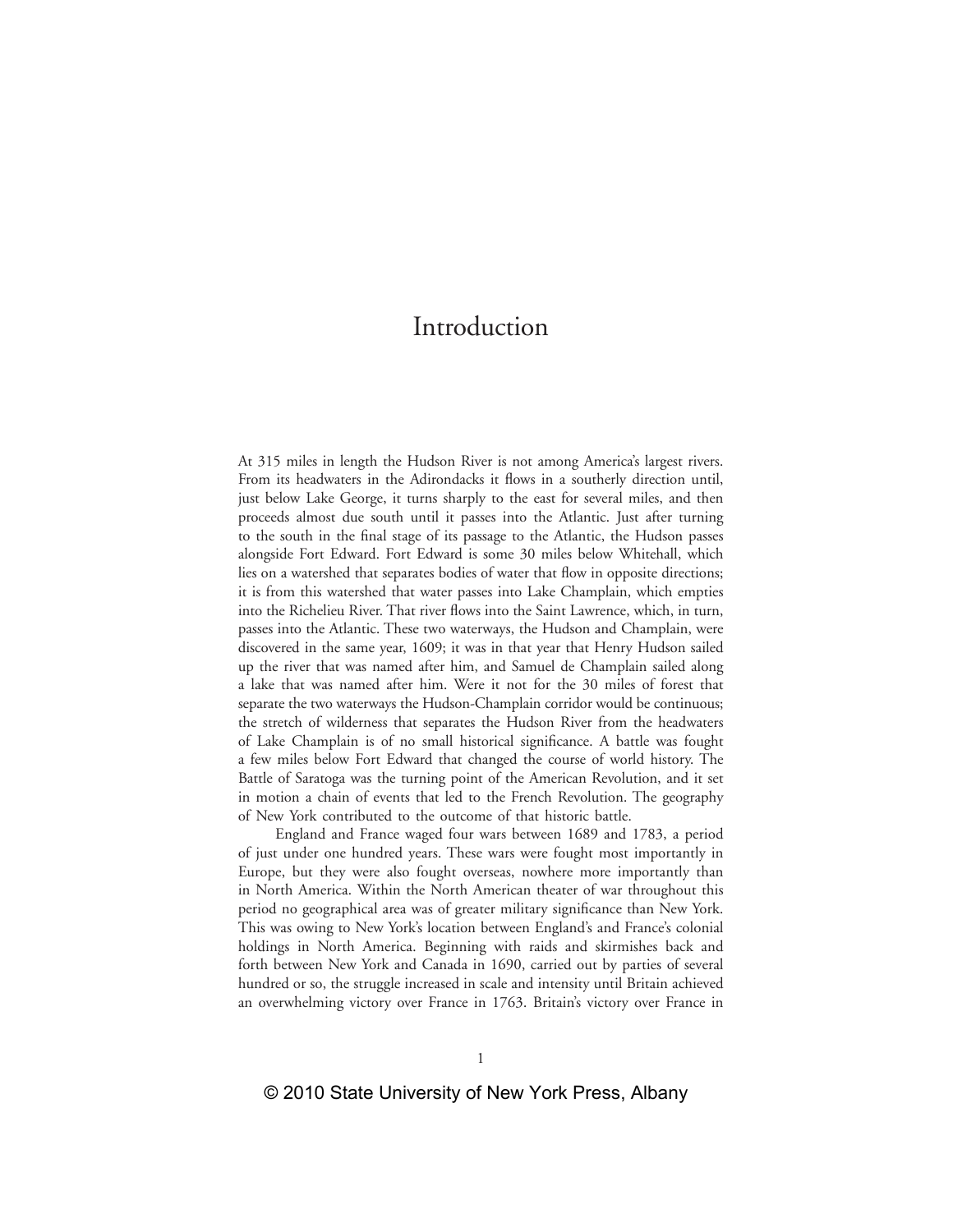

Figure 7. Whitehall in the summer of 2006. Originally Skenesboro, it is here that waters flow in different directions, north into Lake Champlain and south into the Hudson. Knowing that the wooded area between Skenesboro and Fort Frederick presented serious problems for Burgoyne's army on the march to Albany, I wanted to see it for myself. Seen here are Sam Huntington, a former student of mine who lives just above Whitehall, another student, Tony Anadio, and my wife Anne. Tony, Anne, and I spent a weekend with Sam and his parents; Sam drove with us from Whitehall to Fort Edward, observing what was once a stretch of wilderness that contributed to the outcome of a battle that changed the course of world history.



Figure 8. South Bay, between Lake Champlain and Whitehall. I took this photograph from Mount Defiance (originally Sugar Loaf Hill).

# © 2010 State University of New York Press, Albany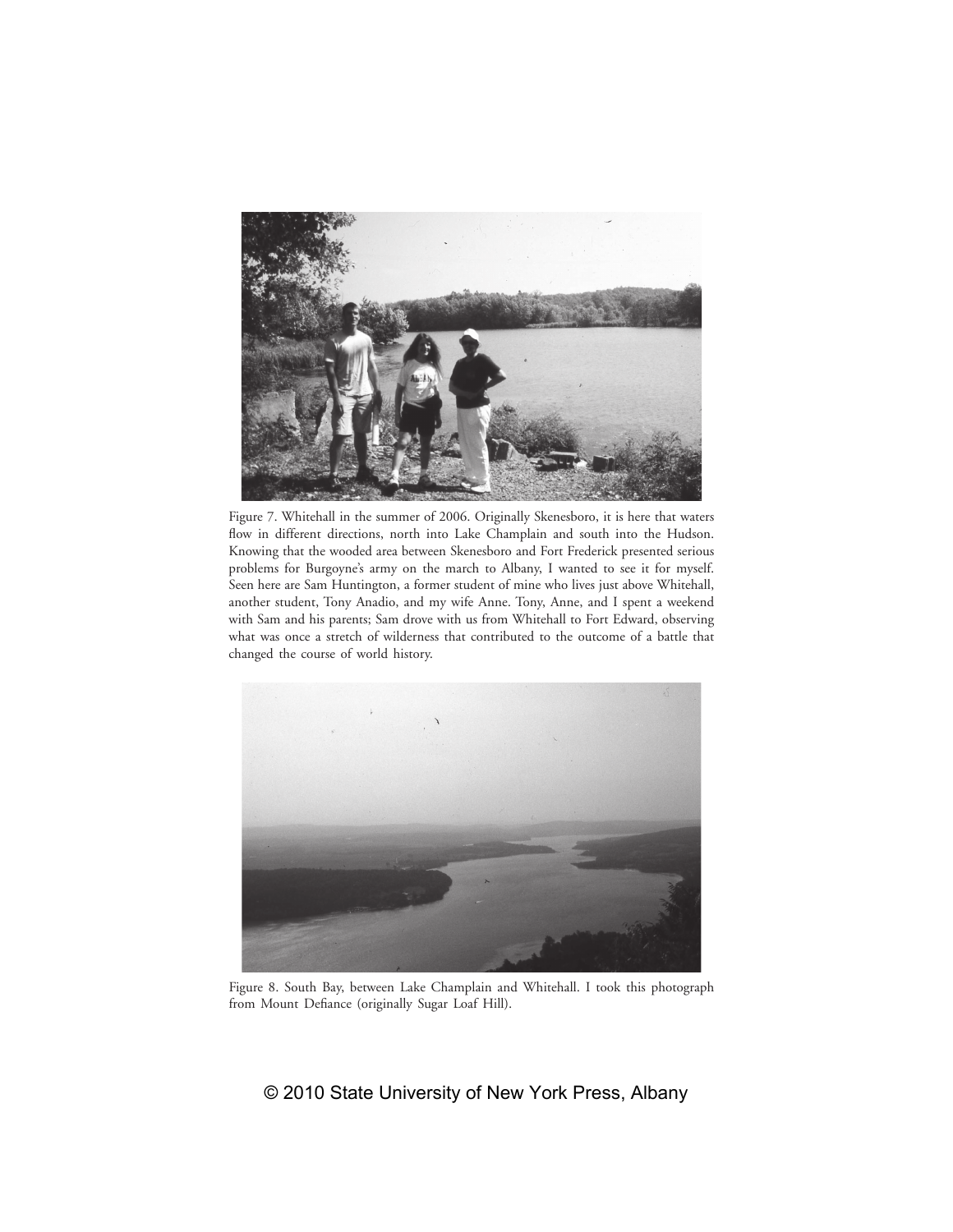

Figure 9. Fort Edward, next to the Hudson River. Visiting the physical ground on which history unfolded in 1777 was an exercise in historical recovery. This is what I have done throughout my Early Albany Stories on similar trips.

the French and Indian War was complete; she forged the most far-flung global empire up to that time, vaster even than the Roman Empire at its height. The cost of these wars was staggering for both Britain and France; both were fiscally exhausted and forced to search for additional sources of revenue. For Britain, the problem was exacerbated by a large-scale Indian uprising, Pontiac's Rebellion, which broke out in the aftermath of the French and Indian War. Britain had to build forts and maintain garrisons along the western frontier, at no small cost, adding to the heavy burden of the war debt. Under these circumstances, Britain imposed taxes on the American colonies, direct beneficiaries of the victory over France and of her continuing military presence along a troublesome western frontier. The problem was that the colonies did not want to pay taxes; within a mere 12 years colonial opposition to taxes and other imperial measures culminated in armed conflict at Lexington and Concord, the beginning of the American Revolution. Fiscally exhausted as France was, she threw her support behind the American war for independence after the American victory at Saratoga. Without France's intervention the American cause looked bleak; with it, victory was possible. Revenge against Britain was sweet for France, but the cost was more than the French treasury could bear; within three years of the 1783 Treaty of Paris, France was faced with a fiscal crisis that led to the French Revolution. And within another four years France and Britain were at war again, the beginning of a struggle between two imperial powers that ended with Napoleon's defeat at Waterloo in 1815.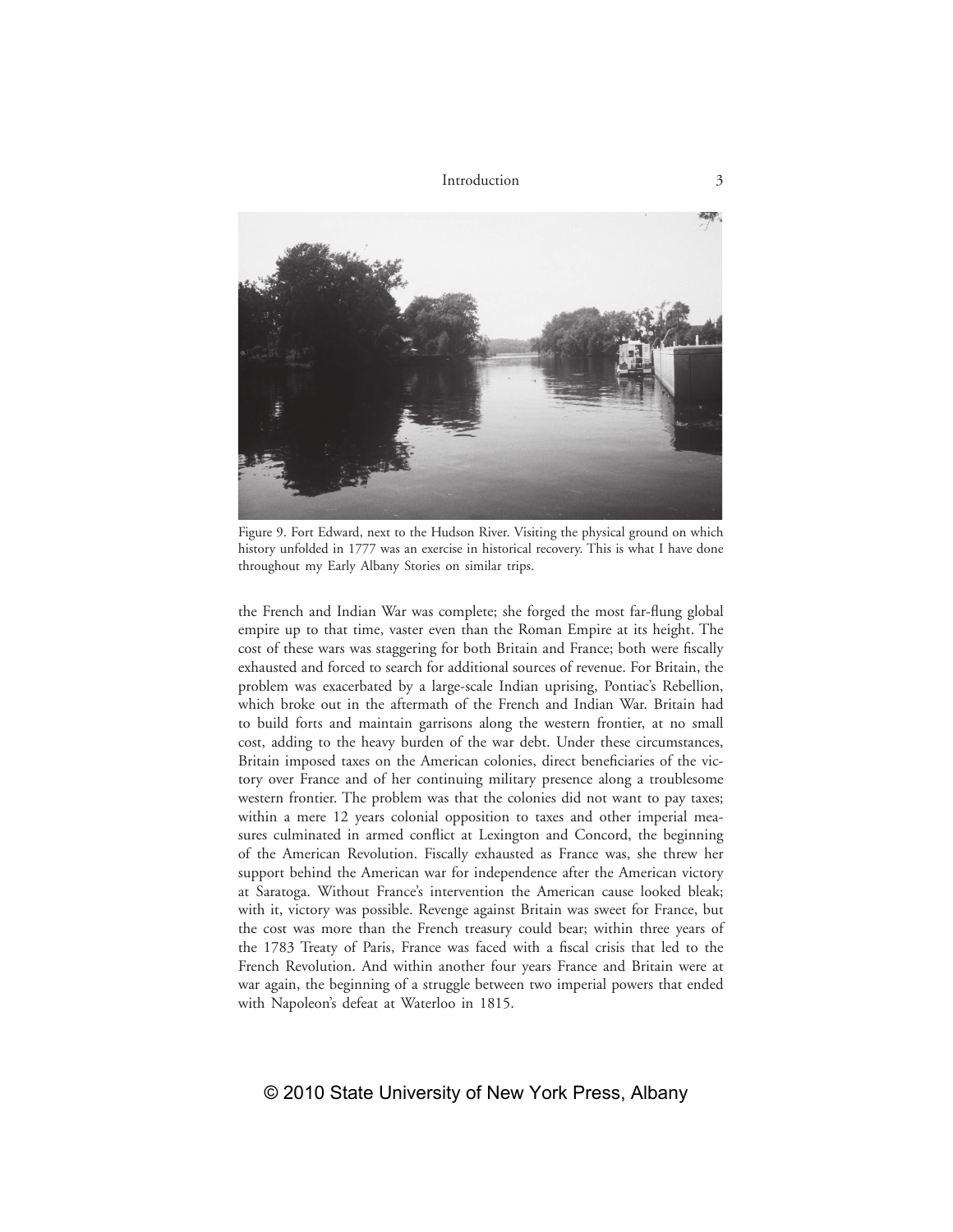#### 4 *A Place in History*

Two rivers that come together just above Albany, the Hudson and Mohawk, had major strategic and military importance in wars fought between 1690 and 1815. The same was true of two lakes north of Albany, Lake George and Lake Champlain. It became evident during the French and Indian War that control of the Mohawk River valley was one of the keys to victory; another was control of Lake George and Lake Champlain. Forts were built along these waterways; rival armies passed back and forth, fighting for control of the forts and the waterways along which they lay. As the military historian John Keegan has said, these river corridors were among the most bitterly contested places on earth in the second half of the eighteenth century. This was true of the French and Indian War, and it was true again during the American Revolution. In 1777, the third year of the revolution, one British strategy was to gain control of the Hudson-Champlain corridor by sending armies down Lake Champlain, up the Hudson, and across the Mohawk. All armies were to meet at Albany. Had the strategy succeeded Britain would have sealed off New England from the rest of the Revolution, thereby assuring victory. Of course, this is not how it turned out; the American victory at Saratoga, fought 25 miles above Albany, was a major defeat for Britain. An entire British army surrendered, along with arms and gunpowder; this was the turning point of the American Revolution.

The story of New York's waterways in time of war did not end with the American Revolution. Once again, during the War of 1812, British armies would pass across New York's waterways, along the Saint Lawrence to Lake Ontario and down Lake Champlain toward Albany; battles of great significance were fought along these historic waterways, most importantly in the Battle of Plattsburgh in 1814. Again, an American force prevailed, as an earlier one had at Saratoga during the Revolution. As wars were fought along New York's river corridors during the Revolution, and again in the War of 1812, Americans became aware of the potential of these waterways as avenues of commerce. For this potential to be realized, canals could be built that would facilitate trade between New York and the vast area beyond its western frontier, and with Canada to the north. Commercial traffic passing along canals from the west and the north would arrive at their natural terminus, Albany; it would then proceed down the Hudson to New York Harbor, making it the leading port in America, and one of the most important in the world. This is precisely what happened with completion of the Erie and Champlain canals.

 $\lll$ 

The historian Norman Cantor has said that throughout most of history

only the aristocracy had any real consciousness of its identity, its rights, or its destiny. The aristocrats held a monopoly of power, learning, and culture, and they alone had a sense of their special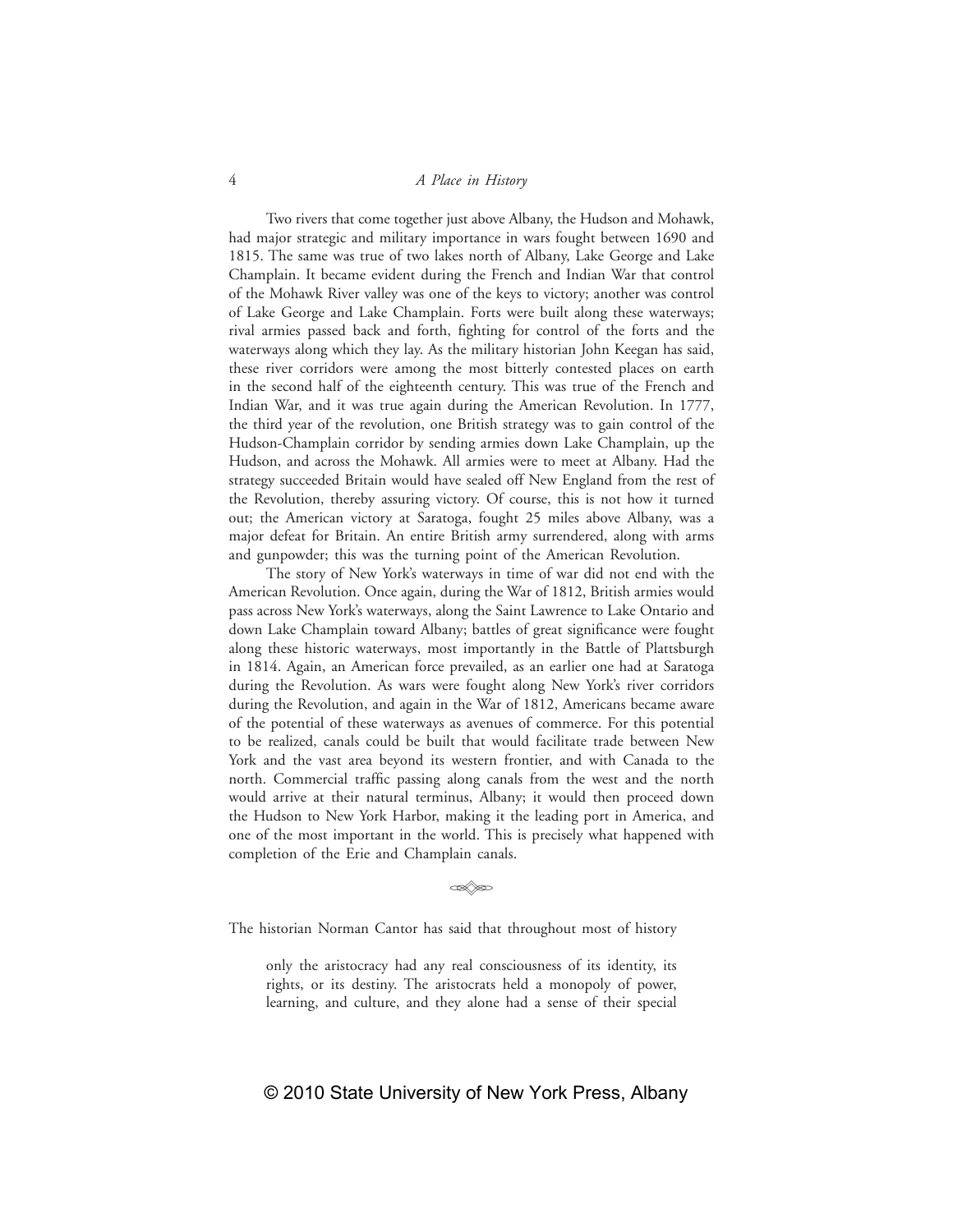## Introduction 5

and privileged place in the world . . . As late as 1700, the prevailing European social system was still one in which vast power, the greater part of landed wealth, and the prime control of political life belonged to the hereditary landed aristocracy.<sup>1</sup>

It was during the eighteenth century that domination of the aristocracy was first challenged. This happened on both sides of the Atlantic, in Europe and America, and particularly after 1760, when democratic stirrings were felt throughout Western society. How this happened is anything but straightforward. The aristocracy had always held power and been socially and culturally dominant in Europe, but in America it was only in the course of the eighteenth century that an aristocracy coalesced. America became more aristocratic during the eighteenth century; paradoxically, it also became more democratic. The democratic impulse did not come exclusively from above or below; it came from both the elite and from the people. How this complex dynamic played out during the half century between 1775 and 1825 is one of the central themes of this book.2 Two Albany aristocrats and their Hudson River mansions will be focal points and provide physical settings for the narratives in which this theme will be traced.

After 1720, the members of leading families in America began consciously to emulate the way of life of the English elite, whose refinement they admired.<sup>3</sup> In acquiring refinement, prominent Americans formed themselves into a civilized elite, thereby separating themselves from the coarse people, who lacked social polish. A courtesy book whose precepts George Washington copied at age 17, *Youth's Behaviour, or Decency in Conversation among Men*, sheds light on the historical process by which Americans from prominent families acquired refinement. The book from which Washington hand-copied 110 precepts of proper behavior was a seventeenth-century English manual that was derived from a 1595 book written by French Jesuits that, in turn, borrowed from one of the most important of all etiquette books, Giovanni della Casa's *Il Galateo*, first published in 1558. Renaissance Italy was a seedbed of good manners, where forms of proper conduct were first set down in courtier's books, and then in etiquette books and manuals of civility.<sup>4</sup> By the time the system of manners contained in this literature was assimilated—over a period of several centuries—Western society was transformed; a divide ran through society, with a well-mannered and refined elite on one side of the division, and the uncultivated people on the other side.<sup>5</sup> The book from which Washington copied precepts of behavior was part of a sizeable body of etiquette books that told readers how to dress, converse, maintain proper comportment, and conduct themselves at the dinner table; these manuals told readers how to acquire the social skills that constituted good manners. Members of the well-mannered American elite acquired the trappings of gentility: articles of clothing, furniture, interior décor, material objects that marked one as refined. Many of the fine things that marked a person as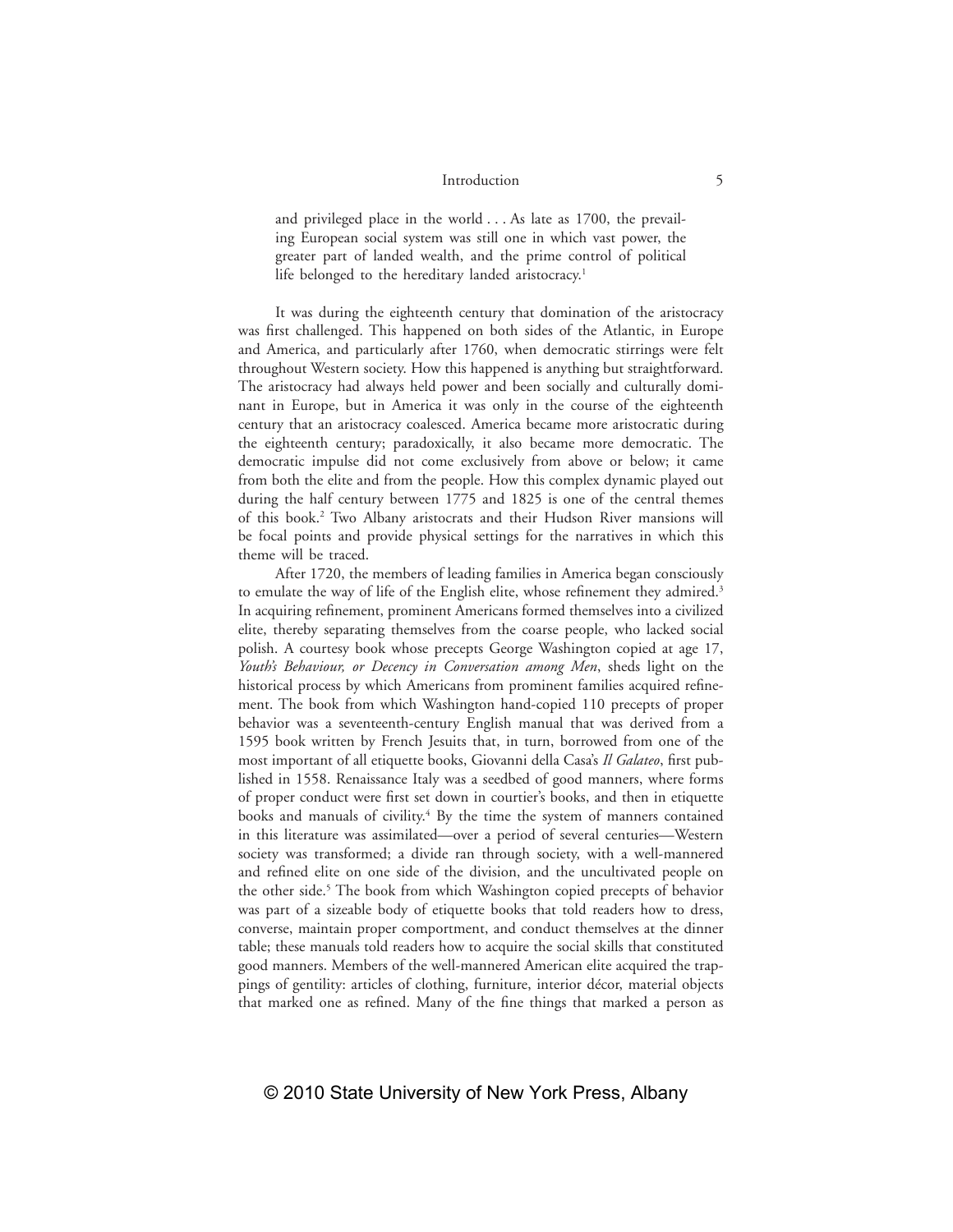#### 6 *A Place in History*

refined came from Europe; imported from abroad, these items were costly, beyond the means of ordinary people, accessible only to the well-to-do. But refinement was not only about observing the outer forms of proper behavior and surrounding oneself with tasteful objects; refinement involved a state of mind—it contributed to the formation of personal and social identities. To be refined was not only to be polished and genteel, it was to occupy a different mental sphere, separate from the less elevated world of the people.

George Washington's contemporary, Philip Schuyler, is an object lesson in the process by which an elite American acquired refinement. From a Dutch family originally of middling background, Schuyler's ancestors married well and climbed the ladder of success over several generations. He inherited family properties, was economically astute, and amassed a considerable fortune, offering him the means to achieve the social ambitions of a man of refinement. As with other elite Americans, construction of a mansion marked him as a person of distinction; if ever there was a bastion of American refinement and elitism it was Philip Schuyler's Albany mansion. When Schuyler purchased a 24-acre plot of land for his mansion, it was a mile south of a stockade that still encircled Albany. Only after American victories in the French and Indian War in 1759 and 1760 was it deemed safe to build on a site such as the one chosen by Schuyler for his mansion. Schuyler had served under Major General John Bradstreet in the French and Indian War, and with keen mathematical skills he brought order to Bradstreet's account books. He went to England in 1761 to present Bradstreet's account books to the authorities, just as construction began on his mansion, with Bradstreet overseeing it during his absence. While in London, Schuyler acquired fine objects for himself and for his mansion, all in the latest fashion, all marking him as a person of taste, discernment, and refinement. Before returning to America he compiled a list of objects he had purchased in England, valued at £645 13s, that included "window glass, fabrics, silver and brass items, glassware, hardware, a theodolite, Hadley's quadrant, a reflecting telescope, a magic lantern, and a crane-necked chariot."6 Also among the articles Schuyler acquired in England was wallpaper for his mansion, a fashionable commodity that had only recently appeared on the market. The wallpaper that Schuyler selected depicted scenes of the "Ruins of Rome," a subject that evoked the Grand Tour and reflected elite taste of the time.

Lord Adam Gordon, son of the second Duke of Gordon, traveled along the Atlantic seaboard in 1765, the year in which construction of Schuyler Mansion was completed. Having gone from Charleston to New York and then made his way up the Hudson, Lord Gordon had seen houses of the great as he proceeded. Upon arriving in Albany, he made note of the "dull and ill-built" town, but he added, "One Mr. P. Schuyler has a good house near it, lately built in a better Stile, than I have generally seen in America."7 It is difficult for us today to imagine the impact Schuyler's mansion would have had on contemporaries. It is in a style that, broadly speaking, may be called Georgian,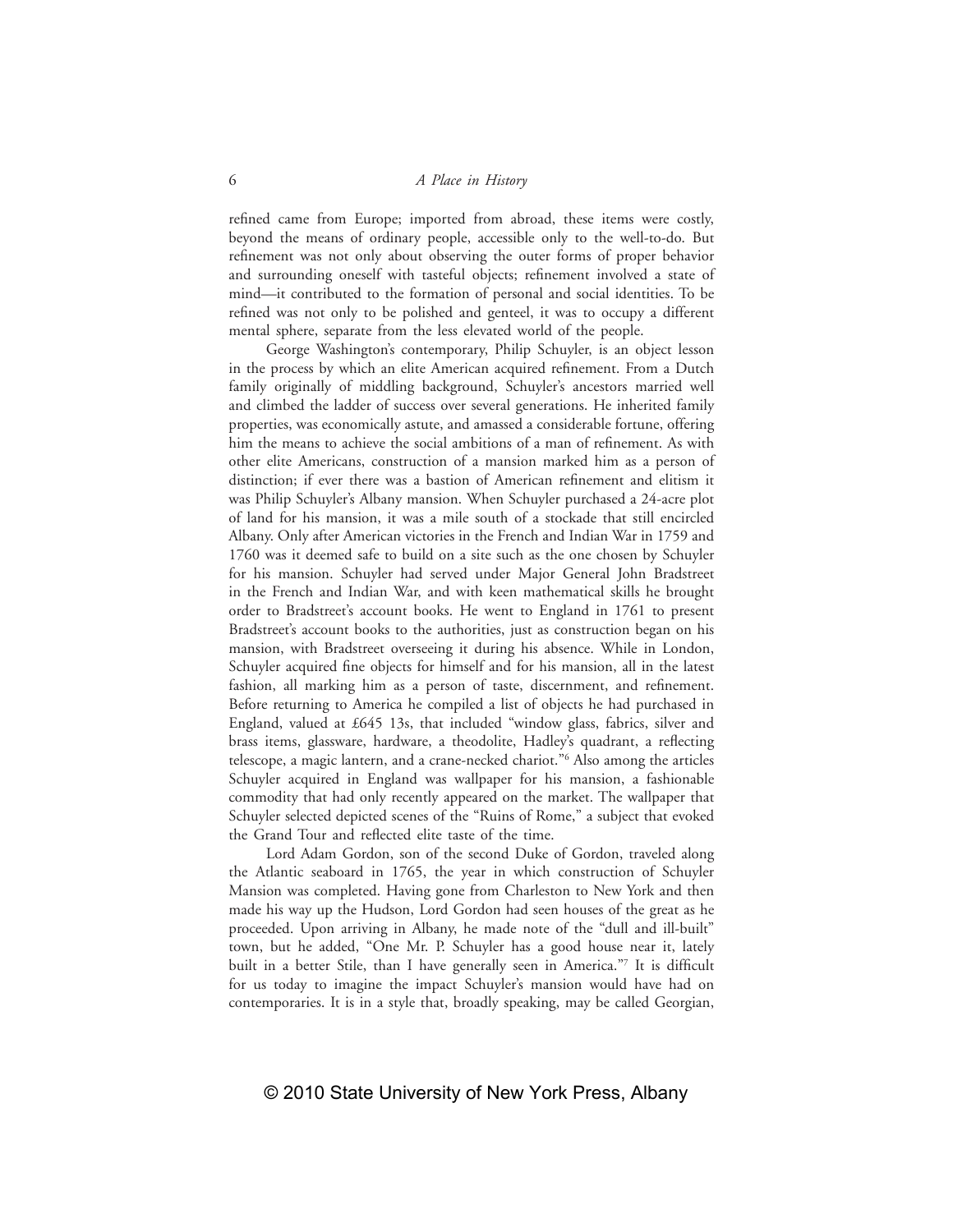

Figure 10. Schuyler Mansion.

with rows of windows running along the front and sides of the brick building, a grand total of 26, each with 24 panes of glass that Schuyler had purchased in England, having paid £68 15s for "1500 feet [of] the best London crown glass."8 Brick mansions stood apart from wooden houses that were the norm in mid-eighteenth-century America; to build in brick was to be fashionable, and to build a house in a Georgian style just outside Albany between 1761 and 1765 was to place oneself in the stylistic vanguard. The first house in the town of Albany done in this style was the Stevenson House on State Street, built between 1770 and 1780. Earlier Albany houses were typically in a Dutch vernacular style, with gables facing the street. It was Schuyler who introduced the new style, and he did so in grand manner in a building whose size and fineness could only have had dramatic effect on contemporaries.

To carry off a statement such as this it was necessary to bring in a master carpenter from Boston, along with other skilled craftsmen. The staircase, one of the stylistic centerpieces has hand-turned balusters of varied and complicated design, in imitation of the finest houses in America, such as the Hancock House in Boston. One entered Schuyler's refined residence in a main hall, a rectangular room that was an appropriate space to receive guests. On both sides of the great hall there were parlors, intended for the use of the family and for guests. The very word parlor is indicative of the thinking that attended the design of eighteenth-century mansions. Derived from the French word *parler*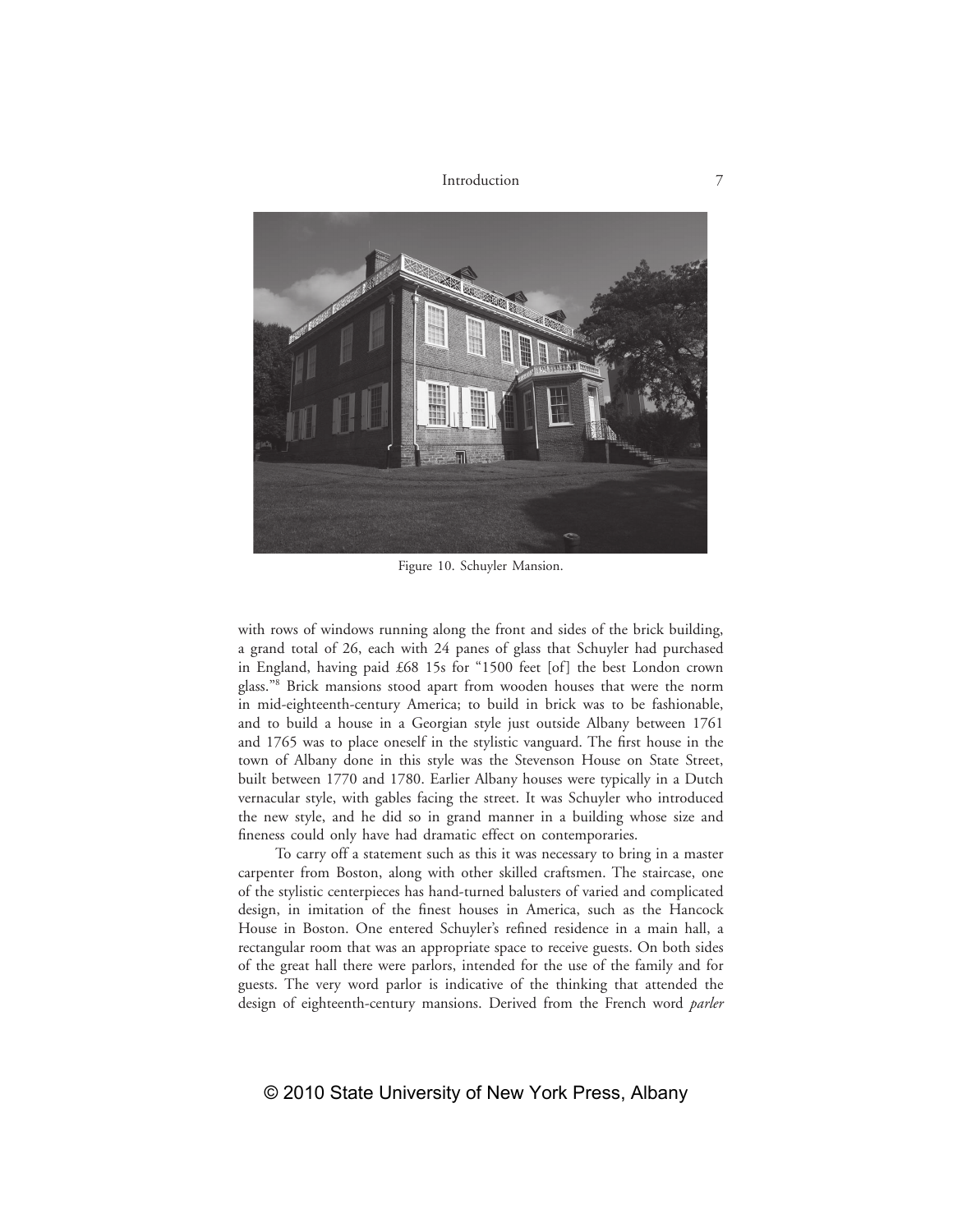("to speak"), the parlor was a room intended for the use of refined people who came together in proper sociable interaction, people who had learned to converse easily and correctly, who dressed well, and in the fullest sense of the word were refined. The parlor was a civilized space, and as such it was part of what one might call a "parlorization" of elite society. Behind one of the parlors was Philip Schuyler's study, a place to which a man of parts, and learning, could retire. The staircase was in the room behind the main hall, and on the other side was the dining room. Upstairs, running the entire length of the building, was the saloon, the largest room in the house, and in many respects the most important. This is where formal entertainments took place; this is where the important guests who came to meet with and receive the hospitality of Philip Schuyler assembled.

Driving all of this was the reality of power, of utmost importance to someone of Philip Schuyler's station and ambitions. A list of the guests who received Schuyler's hospitality in The Pastures and assembled in its most important room, the saloon, is impressive. We will be meeting some of these dignitaries in the early Albany stories that follow. When we come to them it will be useful to keep the saloon in mind; this is where they will gather. Like the parlor, the saloon says much about the refining process. Derived from the French word *salon*, it denotes a coming together of civilized people in convivial and informed gatherings. The other four upstairs rooms are bedrooms, intended for members of the Schuyler family and for guests. What is missing from both floors is a kitchen, or any workspace whatever. The kitchen was in a separate building attached to the rear of the house, as were quarters for servants. All of this is congruent with a pattern of architectural thinking that relegated workspaces and those who occupied them to the rear of houses, or to buildings outside houses. The thinking that resulted in arrangements of this type is integral to the civilizing process that ran its course from the time of the Renaissance to the eighteenth century, and resulted in the separation of a refined elite from an unrefined people.

Construction began on another mansion overlooking the Hudson in 1765. This mansion was in Watervliet, north of Albany, on the manorial grounds of the largest estate in New York, Rensselaerwijck, comprised of some 700,000 acres. The origins of the Van Rensselaer land holdiing went back to Kilian Van Rensselaer, a Dutch diamond merchant who called for investment groups to establish large estates, patroonships, along the Hudson River valley. The Van Rensselaer patroonship, initially 24 miles wide and 24 miles in length, was enlarged later and ran along both sides of the Hudson. Kilian Van Rensselaer never set foot on the patroonship that he founded; but his son, Jan Baptiste, came to America in 1651, and from this time on the Van Rensselaers lived on and continued to develop their extensive land holding, making them one of the wealthiest of all American families. Jeremias Van Rensselaer, the third patroon, built a new house on the manorial grounds north of Albany after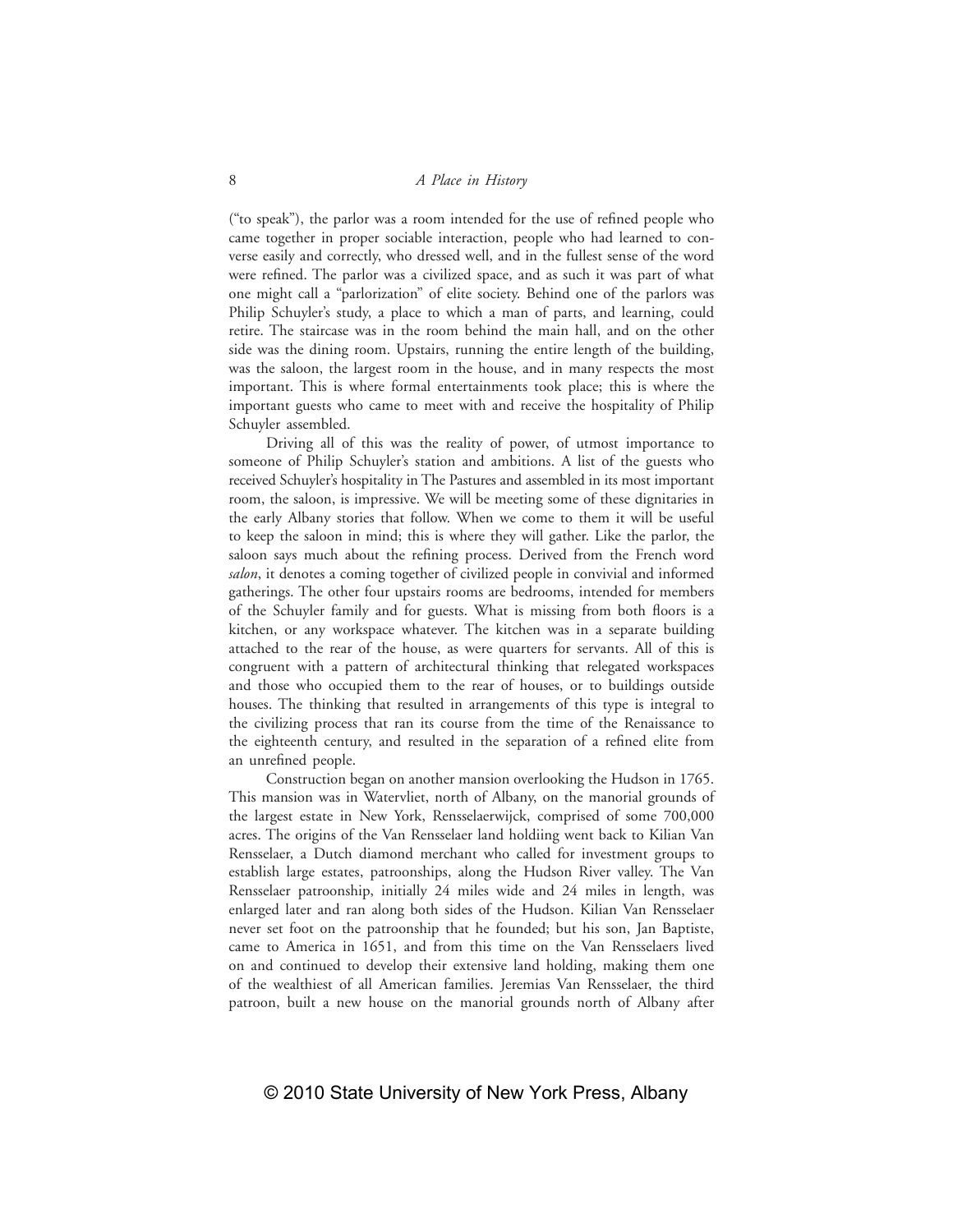### Introduction 9

floods destroyed the previous farm house in 1666. This house was near the grist mill and a new brewery, close to Patroon's Creek that passed through the Van Rensselaer manorial grounds before emptying into the Hudson. That house served as the manor house until Stephen Van Rensselaer II began construction of a grander mansion in 1765, Van Rensselaer Hall. Stephen Van Rensselaer II died in 1769, before construction of his riverside mansion was completed. It was his brother-in-law, Abraham Ten Broeck, who oversaw the completion of Van Rensselaer Hall in the years after Stephen Van Rensselaer II's death. Ten Broeck was also the ward of his nephew, the next patroon, Stephen Van Rensselaer III, a child of five at the time of his father's death. Befitting someone of his station, Stephen Van Rensselaer III attended Harvard, from which he graduated in 1782. He married a daughter of Philip Schuyler, Margarita, in 1783, and two years later they moved into Van Rensselaer Hall. Margarita climbed out of her second-floor room in her father's mansion to elope with her 19-year-old husband. She was 25 and six years older than her husband. From this time on there was close contact between Albany's two most important families, the Schuyler and Van Rensselaer families, whose mansions, one south of Albany and one north of the city, were among the finest in the Hudson River Valley.

The front entrance of Van Rensselaer Hall opened into a central great hall that was 47 feet in length, had a 12-foot ceiling, and was 24 feet in depth. By the standards of the landowning elite of the mid-Hudson River Valley this was a most impressive house, as one would have expected given the status and



Figure 11. Van Rensselaer Hall, demolished in 1893.

## © 2010 State University of New York Press, Albany